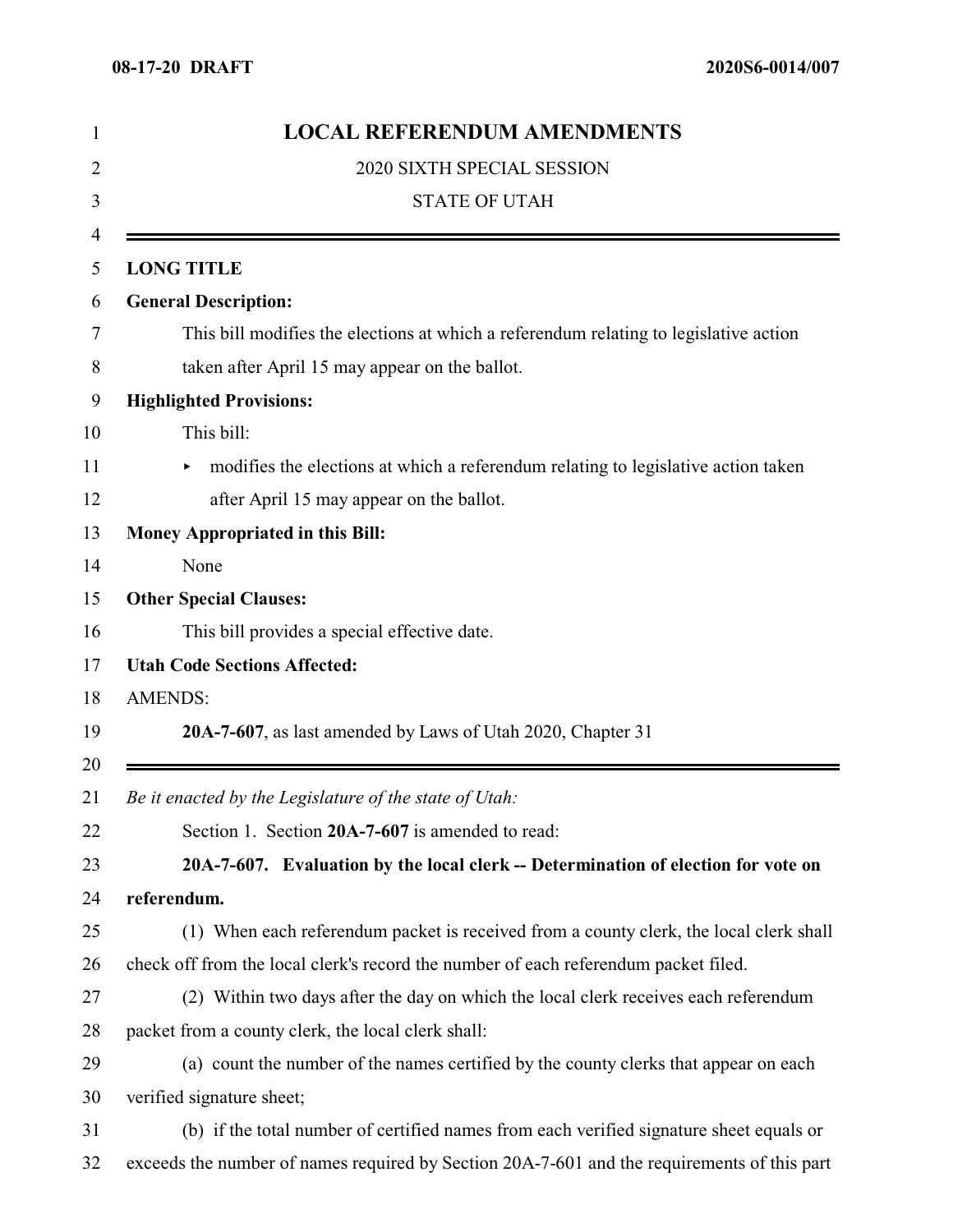**2020S6-0014/007 08-17-20 DRAFT**

are met, mark upon the front of the petition the word "sufficient";

- (c) if the total number of certified names from each verified signature sheet does not equal or exceed the number of names required by Section 20A-7-601 or a requirement of this part is not met, mark upon the front of the petition the word "insufficient"; and
- (d) notify any one of the sponsors of the local clerk's finding.
- (3) If the local clerk finds the total number of certified signatures from each verified signature sheet to be insufficient, any sponsor may file a written demand with the local clerk for a recount of the signatures appearing on the referendum petition in the presence of any sponsor.
- (4) (a) If the local clerk refuses to accept and file any referendum petition, any voter may apply to a court for an extraordinary writ to compel the local clerk to do so within 10 days after the refusal.
- (b) If a court determines that the referendum petition is legally sufficient, the local clerk shall file the petition, with a verified copy of the judgment attached to the petition, as of the date on which it was originally offered for filing in the local clerk's office.
- (c) If a court determines that any petition filed is not legally sufficient, the court may enjoin the local clerk and all other officers from:
- (i) certifying or printing the ballot title and numbers of that measure on the official ballot for the next election; or
- (ii) as it relates to a local tax law that is conducted entirely by mail, certifying, printing, or mailing the ballot title and numbers of that measure under Section 20A-7-609.5.
- (5) A petition determined to be sufficient in accordance with this section is qualified for the ballot.
- (6) (a) If a referendum relates to legislative action taken after April 15, the election officer may not place the referendum on an election ballot until:
- 
- (i) subject to Subsection (6)(b), the next general election; or
- (ii) a primary election, a general election, or a special election the following year.
- (b) An election officer may not place a referendum on the ballot for the election
- 61 described in Subsection  $(6)(a)(i)$ , unless:
- (i) for a referendum on legislative action taken by a county, the election officer
- determines that the requirements of this part that are required to be completed before placing